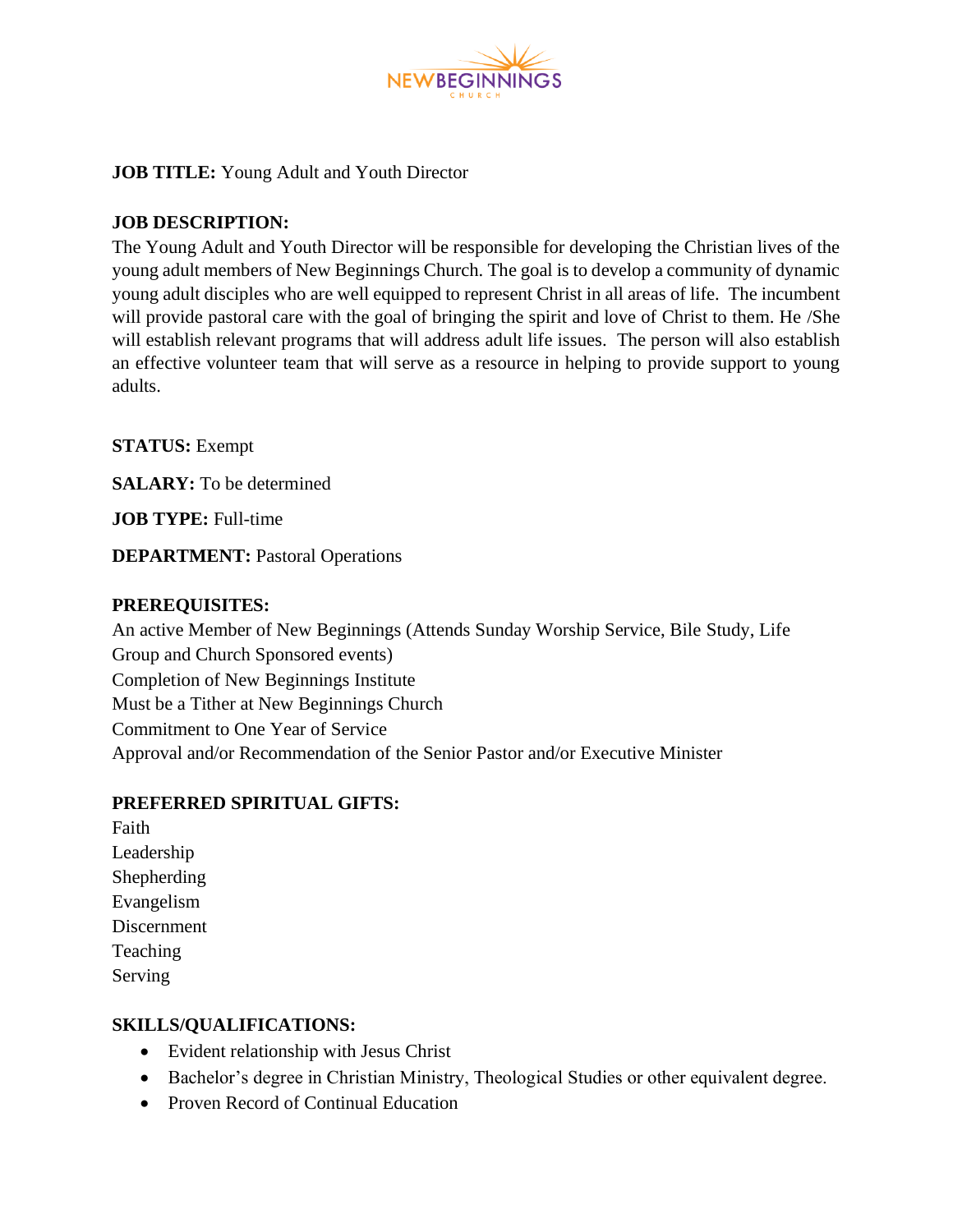- A history of being under a covering of leadership and mentorship
- 5+ years of full-time ministry experience
- Demonstrated leadership skills as outlined in the Bible for recruiting, building and developing teams
- Strong interpersonal skills
- Preaching, teaching and communication skills
- Planning, Prioritizing & Goal Setting

# **CORE RESPONSIBILITIES:**

- To ensure the ministry's vision and mission is consistent with that of New Beginnings Church
- Submit to the vision and direction of the Senior Pastor
- Lead and oversee the youth ministry as an "extension" of NBC by reproducing the overall vision as well as the spiritual and cultural DNA of the Church
- Develop a vision and strategy to reach the community by impacting relevant youth to become a growing, multi-generational church
- Serve as the primary preacher/teacher for services (and other key gatherings) for youth that is always in alignment with the senior Pastor
- Other duties may be assigned as needed based on the spiritual needs of New Beginnings Church at large
- Embrace biblical principles, encourage accountability and empower our young adults to grow together through community and instruction
- Responsible for teaching, developing and coordination of workshops/seminars, conducting monthly fellowships and hosting conferences and/or relevant forums
- Effectively plan monthly ministry fellowships and activities
- Focus on growth and sustainability of ministry
- Design and develop ministry activities that teach ministry members to be efficient stewards over critical areas of life (i.e. spiritual walk, finances, relationships, employment)
- Establish a ministry structure that aligns with the purpose and needs of the young adult community of NBC
- Develop and sustain a cadre of volunteers to assist in the planning, coordination, and execution of ministry activities
- Perform other duties as assigned by the department head and/or senior pastor
- Manages all official ministries in the Young Adult Group
- Manages written or verbal requests, event planning
- Responsible for spiritual care and development of young adult leaders
- Coordinates with all ministry leaders to ensure the department head receives all requests and reports are submitted in a timely manner
- Must have a passion and heart for the spiritual care and feeding of young adults
- Must possess a gracious, Christ-like demeanor in demanding situations
- Must have a servant's heart, and support the work and ministry of NBC
- Must have demonstrated leadership skills and the ability to motivate and inspire others